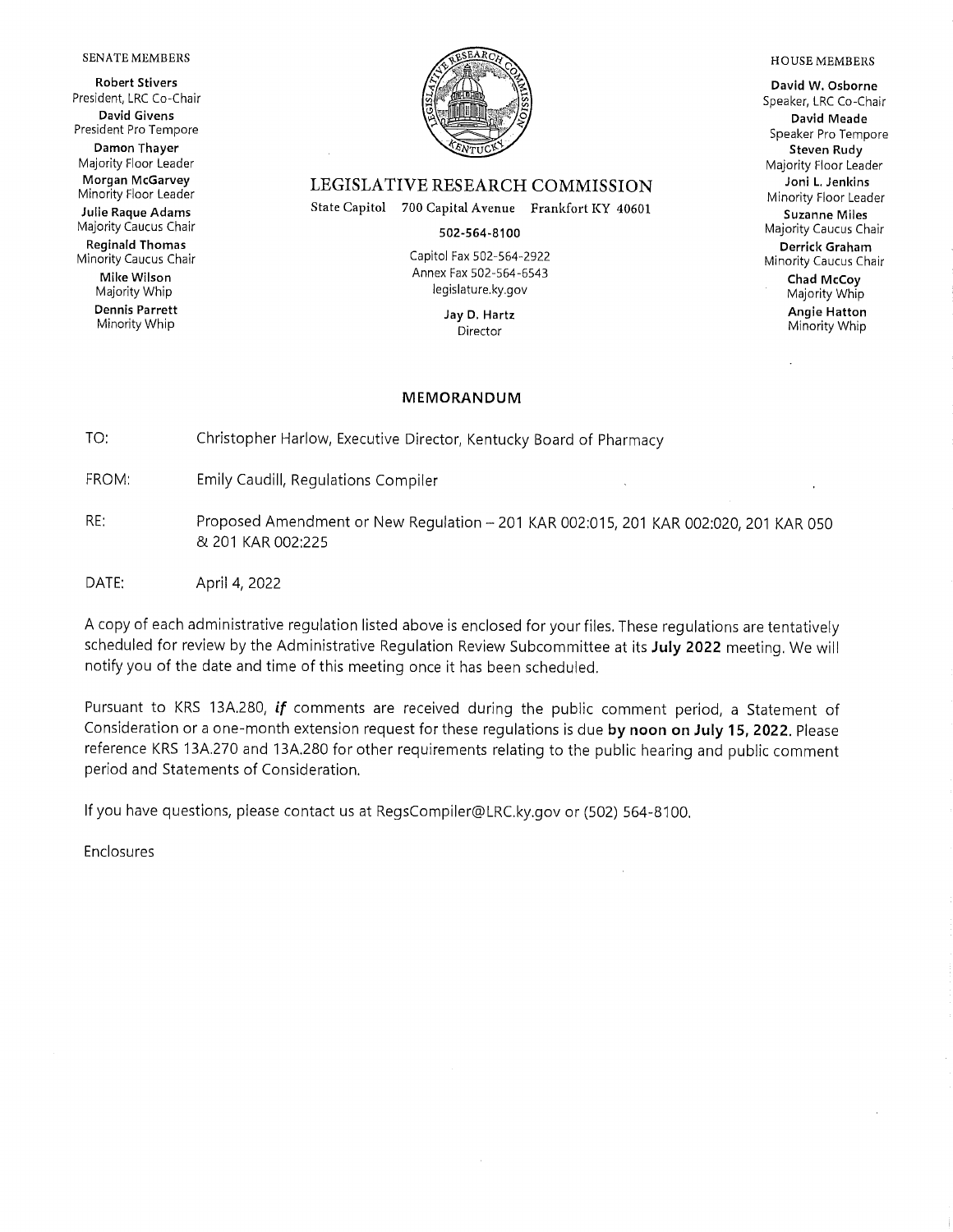**FILED** TIME:  $APR - 52022$ Emily B Candill REGULATIONS COMPILER

- $\mathbf{1}$ **GENERAL GOVERNMENT CABINET**
- Kentucky Board of Pharmacy  $\overline{2}$
- $\overline{3}$ (Amendment)
- 201 KAR 2:050. Licenses and permits; fees.  $\overline{4}$
- RELATES TO: KRS 218A.205(3)(g), 315.035(1), (2), (4), 315.0351(1), 315.036(1), 5
- 6 315.050(5), 315.060, 315.110, 315.120, 315.191, 315.402STATUTORY AUTHORITY:
- KRS 218A.205(3)(g), 315.035(1), (2), (4), 315.036(1), 315.050(5), 315.060, 315.110(1),  $\overline{7}$
- 8 315.120(4), 315.191(1)(i), 315.402(1)NECESSITY, FUNCTION, AND CONFORMITY:
- KRS 315.191(1)(i) authorizes the board to assess reasonable fees for services ren-9
- dered to perform its duties and responsibilities. This administrative regulation estab-10
- lishes reasonable fees for the board to perform all the functions for which it is responsi-11
- ble. 12
- Section 1. The following fees shall be paid in connection with pharmacist examinations 13
- and licenses, pharmacy permits, intern certificates, and the issuance and renewal of li-14
- 15 censes and permits:
- (1) Application for initial pharmacist license [a licensee for pharmacist examination] -16
- $$150;$ 17
- (2) Application and initial license for a pharmacist license by license transfer \$250; 18
- 19 (3) Annual renewal of a pharmacist license – ninety-five (95) dollars:
- 20 (4) Delinguent renewal penalty for a pharmacist license – ninety-five (95) dollars:
- 21 (5) Annual renewal of an inactive pharmacist license-ten (10) dollars:

 $\mathbf 1$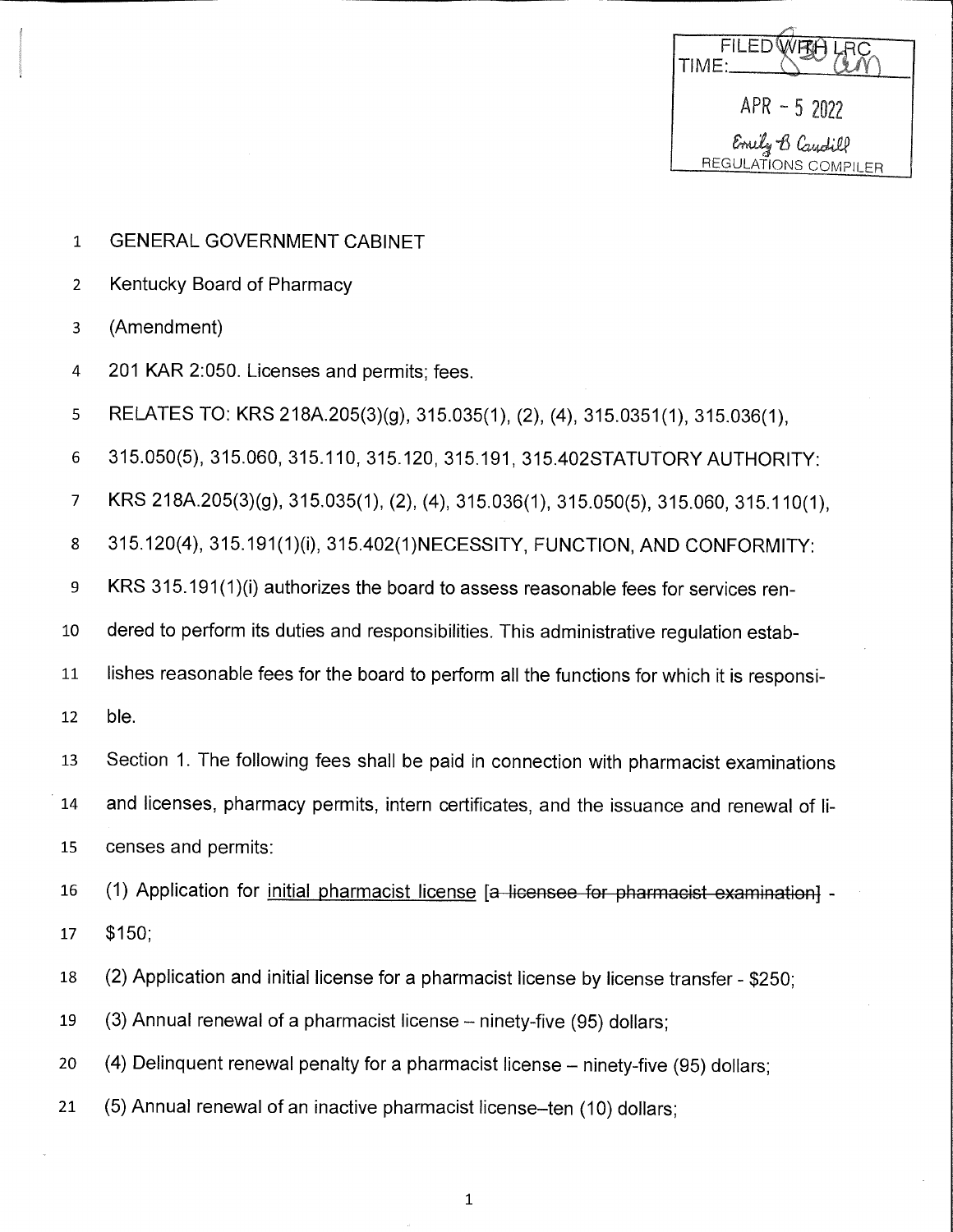- (6) Pharmacy intern certificate valid six (6) years –twenty-five (25) dollars;
- (7) Duplicate of original pharmacist license wall certificate seventy-five (75) dollars;
- (8) Application for a permit to operate a pharmacy \$125;
- (9) Renewal of a permit to operate a pharmacy \$125;
- (10) Delinquent renewal penalty for a permit to operate a pharmacy \$100 dollars;
- (11) Change of location or change of ownership of a pharmacy or manufacturer permit -
- seventy-five (75) dollars;
- (12) Application for a permit to operate as a manufacturer \$125;
- (13) Renewal of a permit to operate as a manufacturer \$125;
- (14) Delinquent renewal penalty for a permit to operate as a manufacturer \$125;
- (15) Change of location or change of ownership of a wholesale distributor license sev-
- enty-five (75) dollars;
- (16) Application for a license to operate as a wholesale distributor \$125;
- (17) Renewal of a license to operate as a wholesale distributor \$125;
- (18) Delinquent renewal penalty for a license to operate as a wholesale distributor \$125;
- and
- (19) Query to the National Practitioner Data Bank of the United States Department of
- Health and Human Services twenty-five (25) dollars.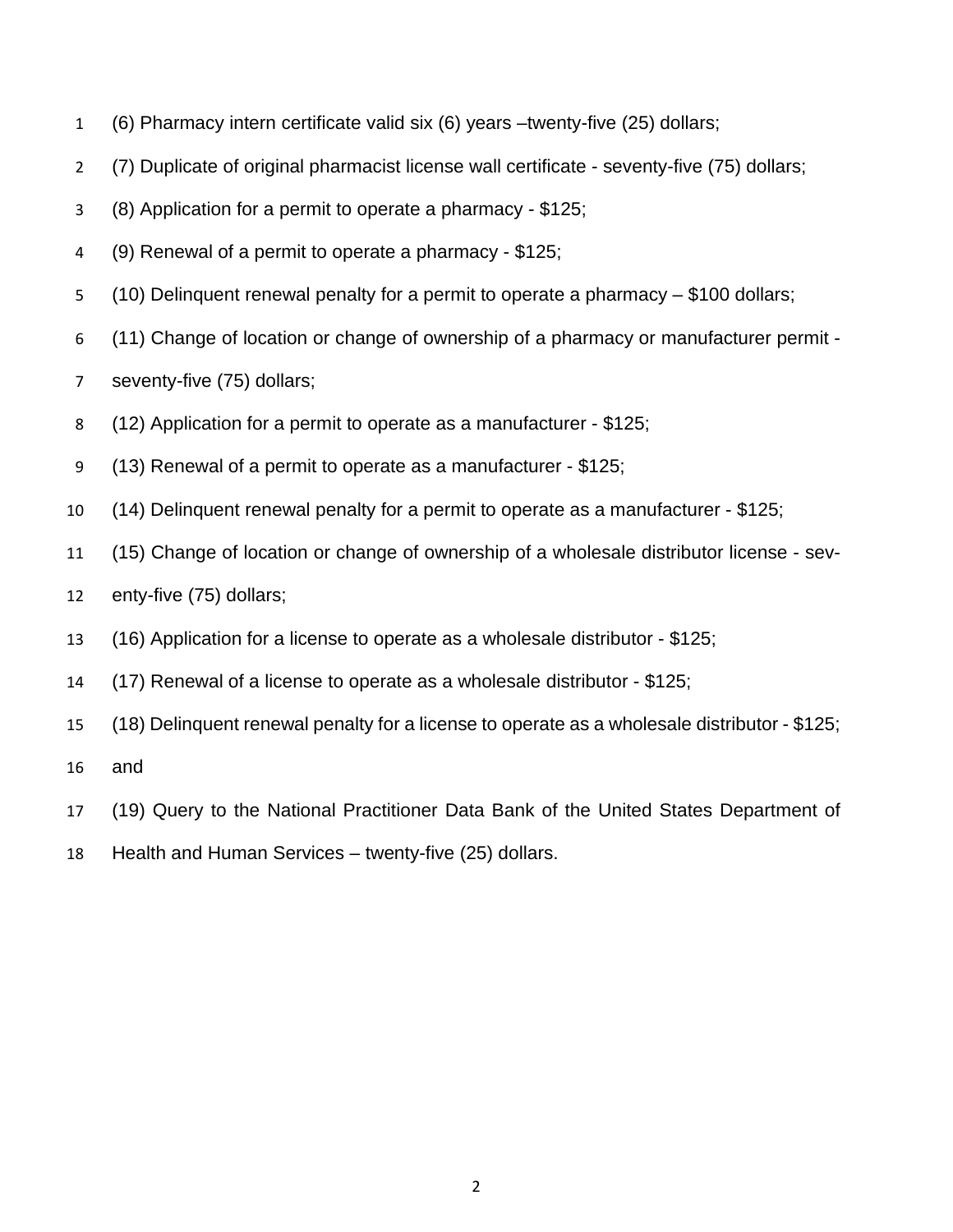$Q$ 

Christopher Harlow, Pharm.D. Date Executive Director Board of Pharmacy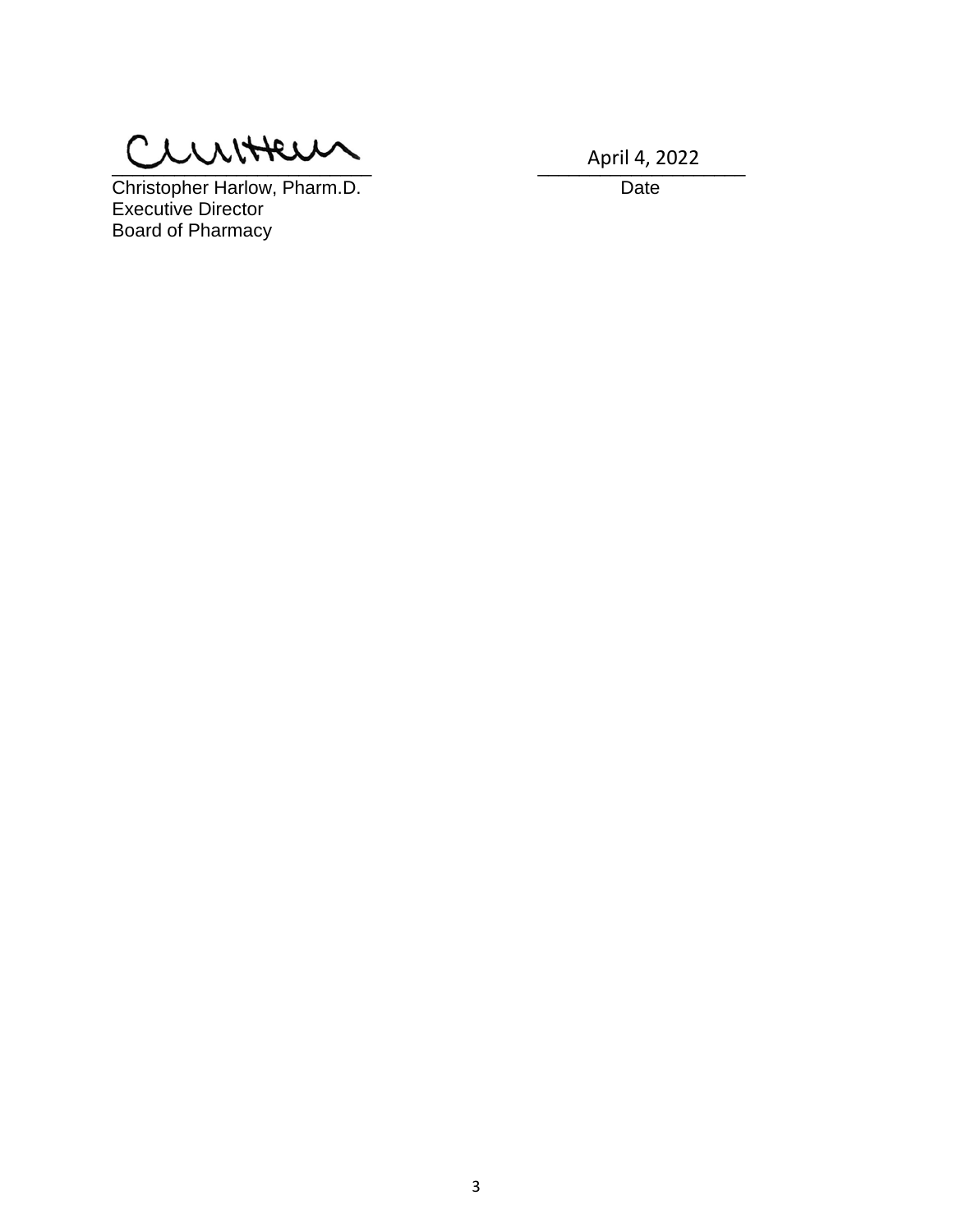## PUBLIC HEARING AND PUBLIC COMMENT PERIOD:

A public hearing on this administrative regulation shall be held on June 22,2022 at 9:00 a.m. Eastern Time via zoom teleconference with the physical address of the meeting being at 125 Holmes Street, Suite 300, Frankfort, KY 40601. A link to the public hearing shall be provided on the Board's website no fewer than (5) days before the hearing. Individuals interested in being heard at this hearing shall notify this agency in writing by five (5) workdays prior to the hearing, of their intent to attend. If no notification of intent to attend the hearing is received by that date, the hearing may be canceled. This hearing is open to the public. Any person who wishes to be heard will be given an opportunity to comment on the proposed administrative regulation. A transcript of the public hearing will not be made unless a written request is received. If you do not wish to be heard at the public hearing, you may submit written comments on the proposed administrative regulation. Written comments shall be accepted through June 30, 2022. Send written notification of intent to be heard at the public hearing or written comments on the proposed administrative regulation to the contact person.

Contact person: Christopher Harlow, Executive Director, Kentucky Board of Pharmacy, 125 Holmes Street, Suite 300, State Office Building Annex, Frankfort, Kentucky 40601, phone (502) 564-7910, fax (502) 696-3806, email Christopher.harlow@ky.gov.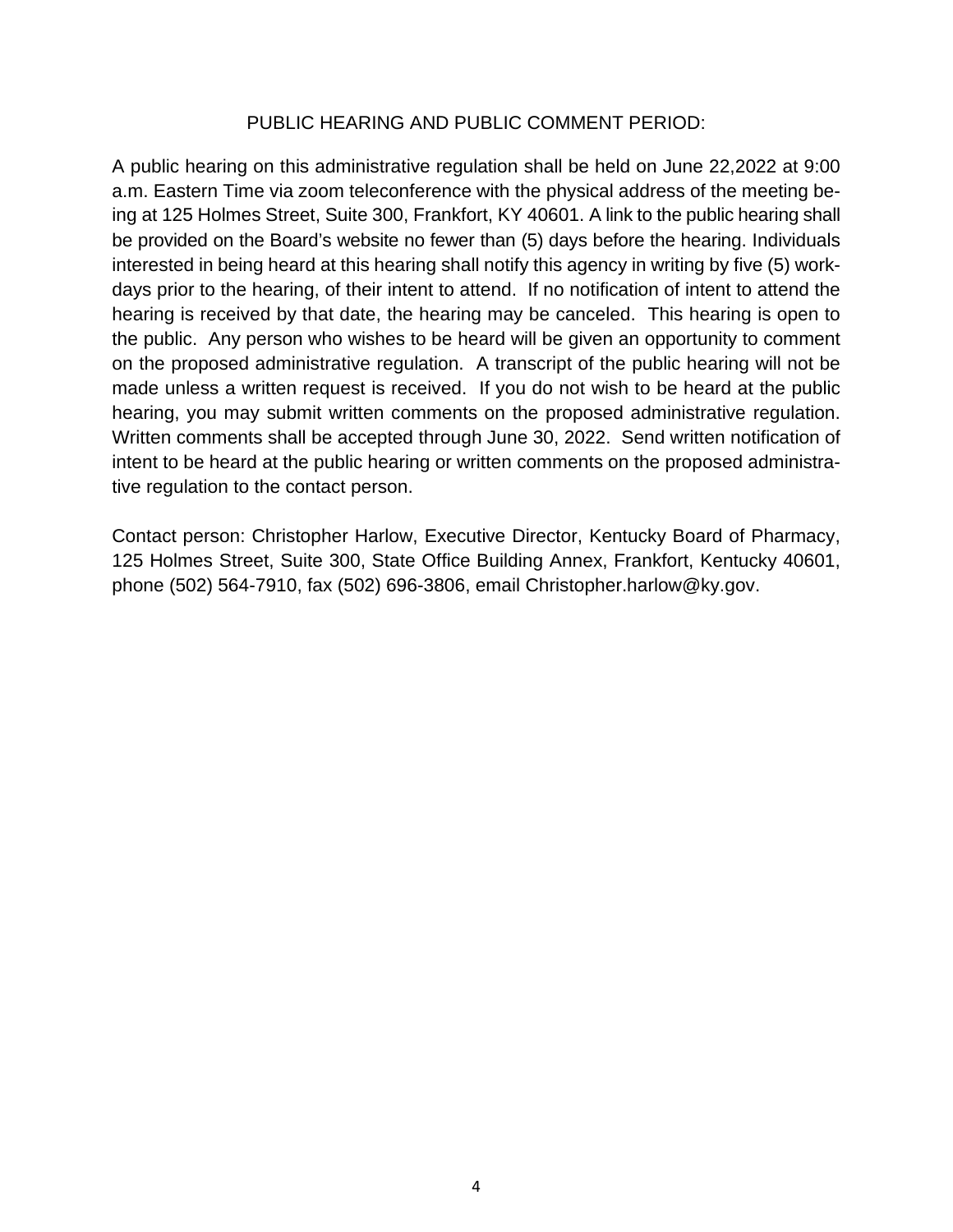# REGULATORY IMPACT ANALYSIS AND TIERING STATEMENT

201 KAR 2:050 Licenses and Permits; fees. Contact person: Christopher Harlow, Phone 502-564-7910, email [christopher.harlow@ky.gov](mailto:christopher.harlow@ky.gov)

(1) Provide a brief summary of:

(a) What this administrative regulation does: This administrative regulation establishes the fees associated with Board of Pharmacy licensure.

(b) The necessity of this administrative regulation: KRS 315.191(1)(i) authorizes the Board of Pharmacy to assess reasonable fees for services rendered to perform its duties and responsibilities. This administrative regulation establishes reasonable fees for the board to perform all the functions for which it is responsible.

 (c) How this administrative regulation conforms to the content of the authorizing statues: This administrative regulation establishes reasonable fees for the board to perform all the functions for which it is reasonable.

(d) How this administrative regulation currently assists or will assist in the effective administration of the statutes: This regulation amendment cleans up the language and does not change the fee for the initial licensure of pharmacists. It simply changes the language from "application for a licensee for pharmacist examination" to "application for initial pharmacist license."

(2) If this is an amendment to an existing administrative regulation, provide a brief summary of:

(a) How the amendment will change this existing administrative regulation: It simply changes the language from "application for a licensee for pharmacist examination" to "application for initial pharmacist license."

(b) The necessity of the amendment to this administrative regulation: This administrative regulation amendment cleans up the language to be more appropriate to board licensure processes.

(c) How the amendment conforms to the content of the authorizing statutes: KRS 315.191(1)(i) authorizes the Board of Pharmacy to assess reasonable fees for services rendered to perform its duties and responsibilities. This administrative regulation amendment does not change fees, it just amends language to more clearly articulate what the fee is utilized for.

(d) How the amendment will assist in the effective administration of the statutes: The amendment will further promote, preserve, and protect public health through effective characterization of the initial pharmacist license fees.

(3) List the type and number of individuals, businesses, organizations, or state and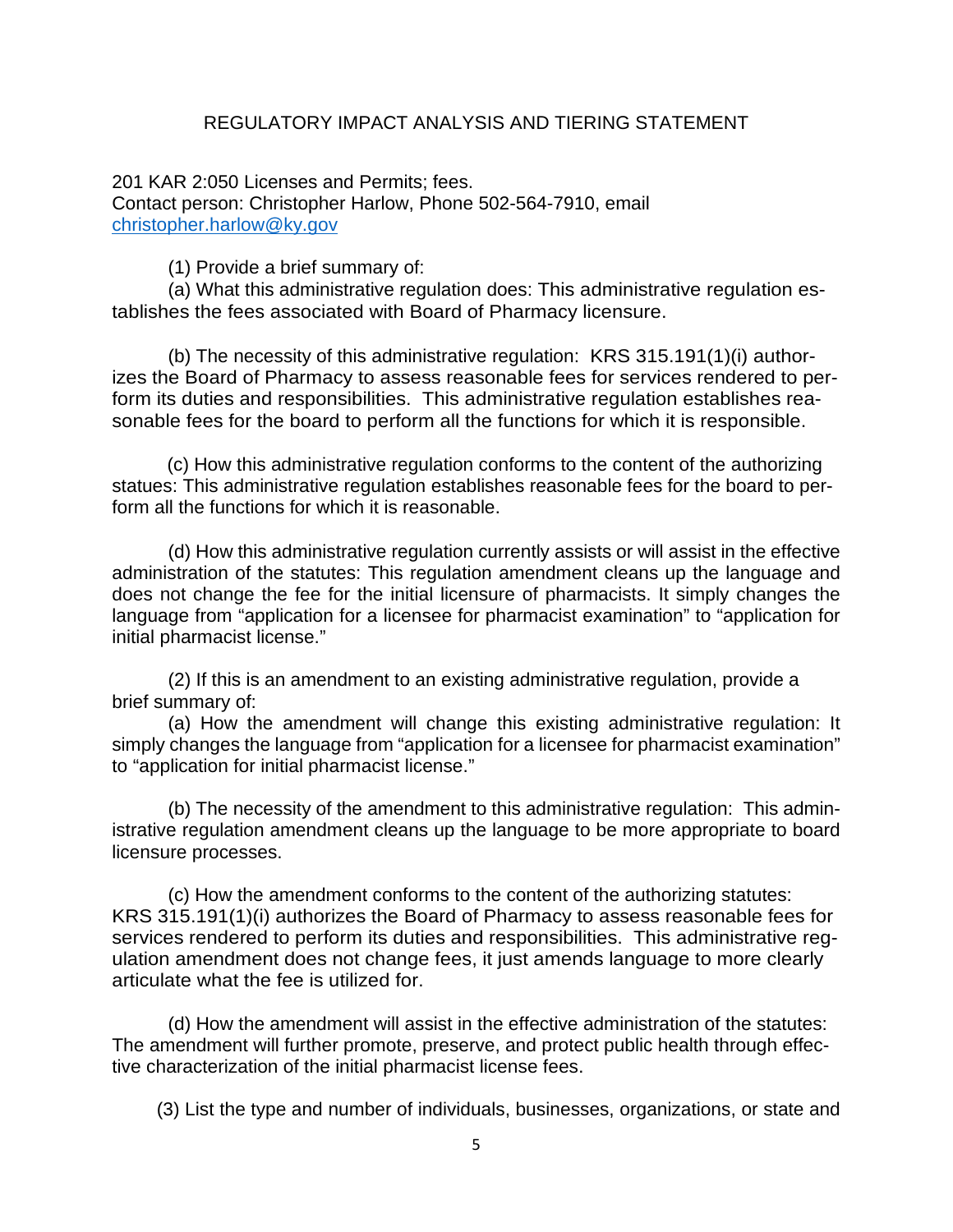local governments affected by this administrative regulation: The board anticipates pharmacists will be affected minimally by this regulation amendment.

(4) Provide an analysis of how the entities identified in question (3) will be impacted by either the implementation of this administrative regulation, if new, or by the change, if it is an amendment, including:

(a) List the actions that each of the regulated entities identified in question (3) will have to take to comply with this administrative regulation or amendment: Pharmacists will have to familiarize themselves with amended language. The board will help to educate pharmacists and pharmacies in these changes.

(b) In complying with this administrative regulation or amendment, how much will it cost each of the entities identified in question (3): There is no increased cost.

(c) As a result of compliance, what benefits will accrue to the entities identified in question (3): Pharmacists will be better served by the Board of Pharmacy with a more active characterization of what the initial fee is utilized for.

(5) Provide an estimate of how much it will cost to implement this administrative Regulation:

(a) Initially: No costs will be incurred.

(b) On a continuing basis: No costs will be incurred.

 (6) What is the source of the funding to be used for the implementation and enforcement of this administrative regulation: Board revenues from pre-existing fees provide the funding to enforce the regulation.

 (7) Provide an assessment of whether an increase in fees or funding will be necessary to implement this administrative regulation, if new, or by the change if it is an amendment: No increase in fees is necessary.

 (8) State whether or not this administrative regulation establishes any fees or directly or indirectly increases any fees: There are no new fees established.

 (9) TIERING: Is tiering applied? (Explain why tiering was or was not used) Tiering is not applied because the regulation is applicable to all pharmacists and pharmacies.